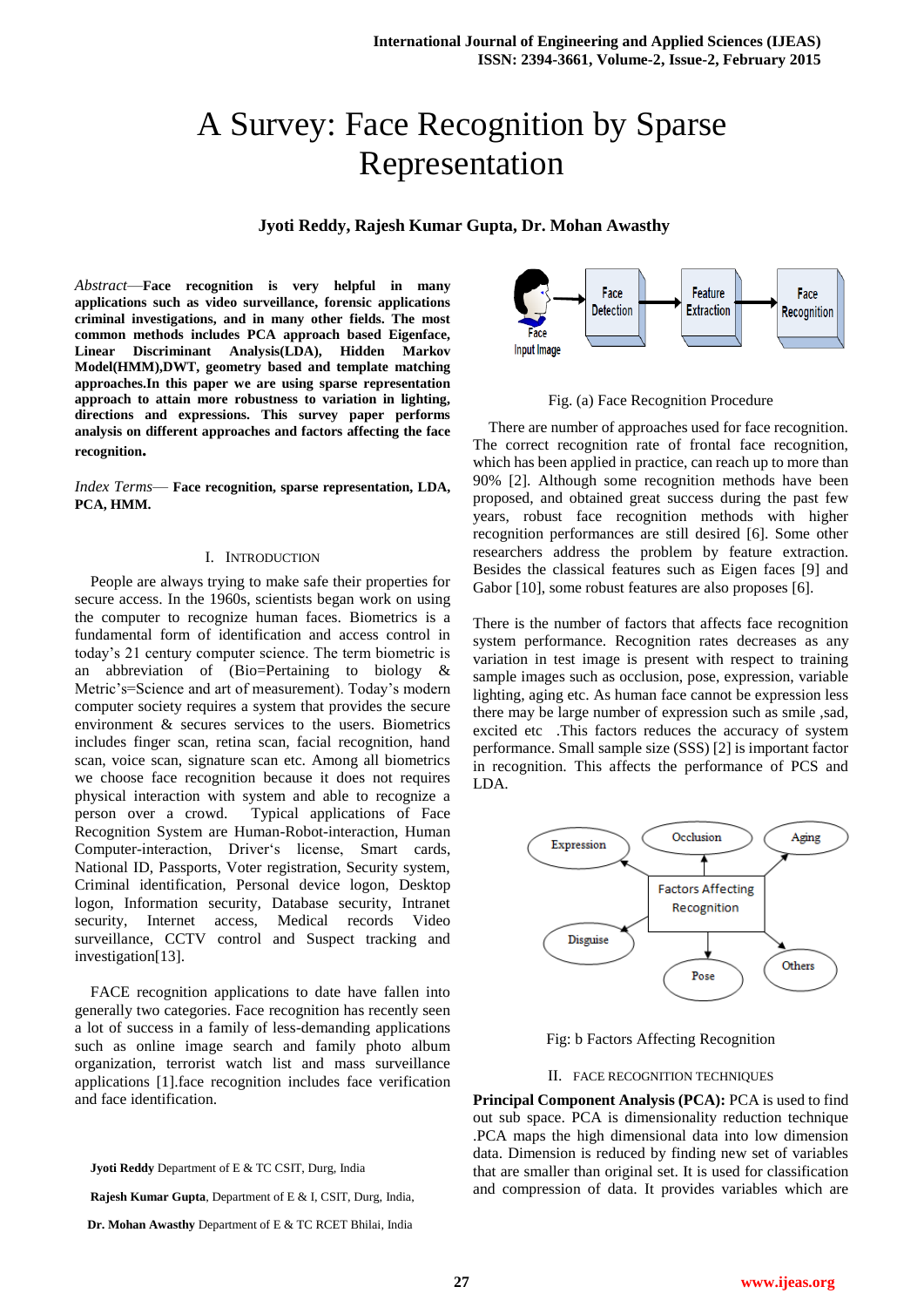uncorrelated.PCA helps to answer which feature on face is more important.

The image space is highly redundant when it describes faces. This happens because each pixel in a face is highly correlated to the others pixels. The objective of PCA is to reduce the dimension of the work space. The maximum number of principal components is the number of variables in the original space. Even so to reduce the dimension, some principal components should be omitted. This means that some principal components can be discarded because they only have a small quantity of data, considering that the larger quantity of information is contained in the other principal components. The eigenfaces are the principal components of the original face images, obtained by the decomposition of PCA, forming the face space from these images [14].

**Linear Discriminant Analysis (LDA):** It is the dimensionality reduction technique used for normalization. LDA is used to find a linear combination of features which characterizes or separates two or more classes. The resultant is used for dimensionality reduction. LDA is similar to PCA except that the LDA attempts to model difference between object classes.LDA preserves the inter class variation and reduces the intra-class variation. LDA is the linear combination of variables which results the largest mean difference between the desired classes.

The development of the Discrete Wavelet Transforms (DWT) and their multi-resolution properties have naturally led to increased interest in their use for image analysis as an efficient alternative to the use of Fourier transforms. DWT's have been successfully used in a variety of face recognition schemes. However, in many cases, only the approximation components (i.e. the low frequency subbands) at different scales are used either as a feature vector representation of the faces perhaps after some normalisation procedures or to be fed into traditional face recognition schemes such as the PCA as replacement of the original images in the spatial domain[13].

# **Discrete Wavelet Transform (DWT):**

DWT is based on sub band coding. It is a frequency domain approach and signal analysis tool used for feature extraction, removing of noise and other application [3].It first performs decomposition along the rows of images then along the columns. The resultant decomposed result represents the frequency localization of original image.DWT has a high compression ratio.

### **Singular Value Decomposition (SVD):**

SVD is a key aspect in the area of signal processing and statistics. It is one of the best linear dimensionality reduction methods based on the covariance matrix [8]. The main intention is to minimize the dimension of the data by finding limited orthogonal linear combinations of the original variables with maximum variance. Most of the researches are also used this method for face recognition.

#### **Hidden Markov Models (HMMs):**

HMM approach is used to recognize human face while categorizing the perceptive face into number of features like eyes, nose mouth etc. HMMs require a series of experimental 1D and 2D images. Images should be transferred to 1D

spatial sequence. One of the key drawbacks of HMM is that it is susceptible to geometrical shape.

Based on the feature space, existing classical classifiers can be used, such as NN (Nearest Neighbor), Support Vector Machines (SVM) [11] and boosting [12].NN is based on distance measure. NN belongs to the Nearest Feature based Classifiers (NFCs)[6] ,the performance of NFCs is degraded when different object classes are similar.

**Sparse Representation Based Classification:** Sparse representation face recognition (SRC) [4] is modeled based on the image subspace assumption [5], it uses training sample images to span a face subspaces. This approach tries to construct test images from training images. In sparse representation, faces to be tested are approximately expressed as a linear sparse combination of all types of training faces, and testing samples for the minimum reconstruction residue of various types of training samples are determined by calculating the sparse combination coefficient [2]. This approach improves the recognition performance and reduces the effect of occlusion.



Fig:c. Overview of sparse representation, test samples are represented on left (a) partially occluded and (b) corrupted as a linear combination of training images (middle) plus sparse error due to occlusion or corruption. Red darker block represents training image that identify the input test image.

SRC algorithm is given as following:

- 1. A matrix is generated which contains all the training samples of each class. A dictionary contains all the samples of each class.
- 2. A random sparse vector is selected having few non zero in random location.
- 3. Test sample is given by linear combination of training samples. The linear relationship between test sample y in terms of all training sample is given by-

 $y = A x_0$ 

A: is dictionary having all the training samples.

 $x_0$ : random sparse vector calculated by  $l_1$  minimization y: test sample

#### III. METHODOLOGY

- 1) Training samples are preprocessing to remove noise presents in samples. Noise are noting but the undesired information that contaminated on training images. In preprocessing image enhancement, smoothing, gradient, normalization is done.
- 2) In next step down sampling is performed and feature is extracted from each sample class set.